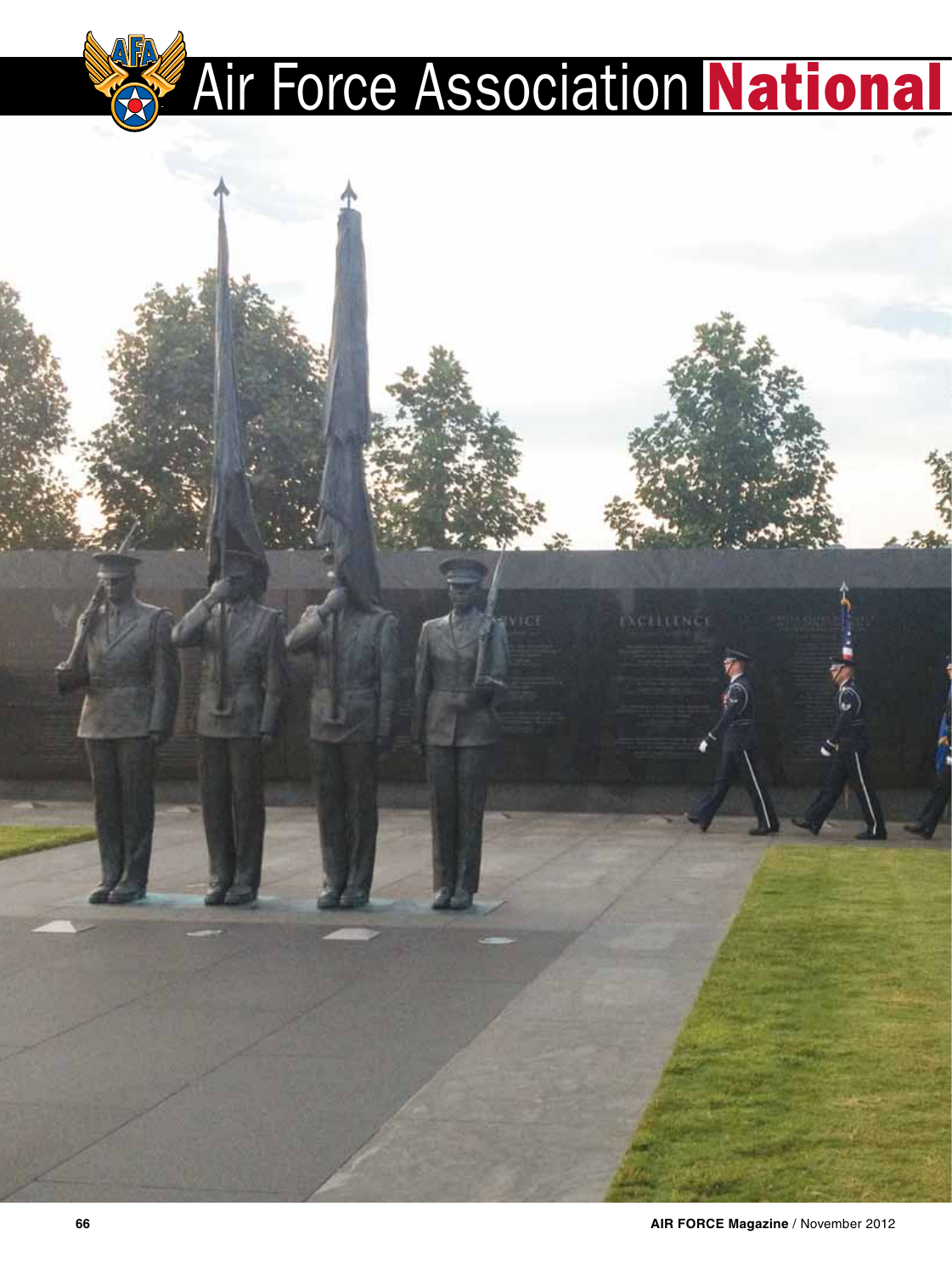## **ONVention 2012** By Aaron M. U. Church  $\sum_{\text{Photos by Chuck Fazio Photography}}$



OUGHLY 6,750 attendees<br>
flocked to the Air Force Association's 2012 Air & Space<br>
Conference and Technology<br>
Exposition this year. Newly appointed flocked to the Air Force Association's 2012 Air & Space Conference and Technology Air Force Chief of Staff Gen. Mark A. Welsh III headlined the conference, introducing his vision for the service's future. The conference broke all records for the sheer number of speeches and presentations by USAF leaders, academics, and technology experts, while the aerospace and defense industries put in a strong showing on the exhibit floor.

The conference ran Sept. 17-19 at the Gaylord National Resort and Convention Center in National Harbor, Md., along the Potomac River just outside of Washington, D.C.

First thing Monday morning, Air Force Secretary Michael B. Donley assisted in presenting AFA's National Aerospace Awards before his keynote address, formally commencing the three days of conference activities. AFA bestowed six Citations of Honor, in addition to Air Force crew and team awards, Air National Guard and Air Force Reserve awards, and civilian professional awards.

Chairman of the Joint Chiefs of Staff Army Gen. Martin E. Dempsey shared his perspective on the importance of air superiority and battlefield support to the current fight, as well as the future of joint warfare as the US turns to the Asia-Pacific region.

A sizeable contingent of foreign and allied visitors joined those attending a lineup of 78 professional development seminars, roundtables, technology briefings, and speeches. Programs covered everything from Chinese military modernization to prevention of post-traumatic stress after combat and the future of manned spaceflight.

The Technology Exposition bustled despite the budget crunch, as an increased number of efficiency-oriented enhancements and upgrades joined aircraft and big-ticket items on the display floor. The expo boasted 104 exhibitors and pioneered a Speaker's Corner on technology on the exhibit floor for the first time. Expo highlights included Boeing's KC-46A tanker avionics mock-up, AgustaWestland's AW101 Combat Rescue Helicopter

cabin display, BAE's Hawk jet trainer trailer, Alenia Aermacchi's T-100 jet training system, as well as the Esterline NexGen cockpit training simulator.

The combined Air & Space Conference and Technology Exposition attracted some 80 members of the press, along with representatives from Air Force Public Affairs.

AFA members and Air Force officials gathered at the Air Force Memorial in Arlington, Va., for a somber ceremony remembering the deceased on Sunday morning, Sept. 16.

AFA National Chaplain, retired Maj. Gen. William J. Dendinger, memorialized the deceased with a short message. Donley, Welsh, Command CMSgt. Denise Jelinski-Hall of the National Guard Bureau, and AFA Chairman of the Board S. Sanford Schlitt presented a wreath. A memorial tribute listing the names of the 71 people who died in the last year was read by Schlitt, Justin M. Faiferlick, Vice Chairman of the Board for Field Operations, and George K. Muellner, Vice Chairman of the Board for Aerospace Education.

AFA formally congratulated the Air Force's 12 Outstanding Airmen of the Year with a dinner following a reception sponsored by Northrop Grumman Sept. 17.

At the dinner, CMSAF James A. Roy congratulated USAF's "Golden Dozen," lauding their exemplary service and commitment to the service's core values. SrA. Laura Beckley acted as master of ceremonies, and Maj. Gen. Howard D. Stendahl, Air Force chief of chaplains, led the gathering in prayer. The United States Air Force Band entertained the audience during the evening's festivities.

Thanks to financial support from ATK Corp., the 12 Outstanding Airmen met with their congressional representatives on Capitol Hill and enjoyed the highlights of Washington, D.C. They toured the White House and the Pentagon, visited Arlington National Cemetery, and paid their respects at the Air Force and World War II memorials during their week in D.C.

AFA's Air Force Anniversary Dinner toasting the service's 65th birthday was Sept. 19. Guests enjoyed music by the Air Force Band's Strolling Strings from JB Anacostia-Bolling, D.C., and

**AIR FORCE Magazine** / November 2012 **67**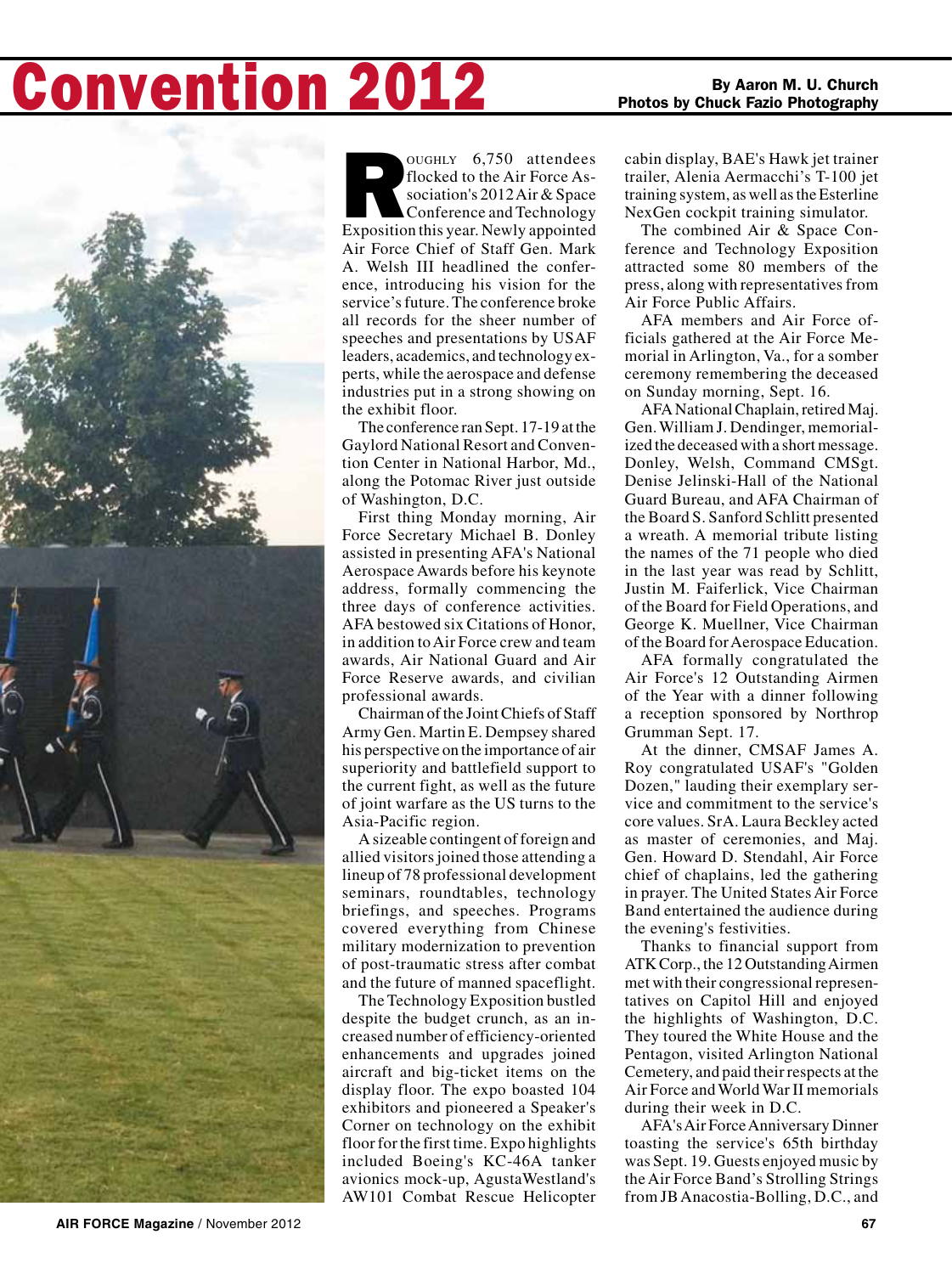

*Newly elected Chairman of the Board George Muellner speaks to conference-goers.*



*During his State of the Force address, USAF Chief of Staff Gen. Mark Welsh III (l) brought SrA. Shemiel Christopher on stage. Christopher manages the Fisher House at Dover AFB, Del., mortuary.* 



*Gen. Larry Spencer (l), USAF vice chief of staff, walks through the Gaylord with AFA member Michael Peters.*



*TSgt. LaShasta Smith and TSgt. Suezette Douglas look over the day's schedule during the Air & Space Conference.*

Patrick Coulter served as master of ceremonies. AFA saluted:

Retired Gen. Norton A. Schwartz, former Chief of Staff, US Air Force, with the H. H. Arnold Award, recognizing the year's most significant contribution to national security by a member of the military.

Retired USMC Gen. James L. Jones, former national security advisor and former Supreme Allied Commander, Europe, with the W. Stuart Symington Award, recognizing the year's top contribution by a civilian in the field of national defense.

■ The Boeing Co., Wideband Global SATCOM, Global Positioning System, and X-37B Orbital Test Vehicle builder, with the John R. Alison Award for the most outstanding contribution by industrial leadership to national defense.

The Military Channel, with the AFA Chairman's Aerospace Education Award, for long-term commitment to aerospace education.

Retired Gen. James P. McCarthy, Air Force Academy professor and Defense Science Board task force leader; Berlin Airlift aircrews; fighter pilots of World War II; Korean War airmen; and Vietnam War prisoners of war, with Lifetime Achievement Awards.

#### **AFA Education Award**

Lori B. Bradner received AFA's National Aerospace Teacher of the Year award for her work while she was a teacher at Central Florida Aerospace Academy of Kathleen High School in Lakeland, Fla. AFA bestows the award each year in recognition of an elementary to high school level educator who goes above and beyond the call of duty to mentor students in STEM subjects: science, technology, engineering, and mathematics.

#### **DOD and USAF Leaders Attending**

Many Air Force leaders attended the seminars and sessions, speaking with the press and giving airmen the chance to ask questions of them, culminating in Wednesday's Four-Star Forum.

Senior leadership speaking at the conference included Dempsey, Donley, Welsh, Schwartz, Ashton B. Carter, deputy secretary of defense, and Roy.

Other high-level leaders included Gen. Herbert J. Carlisle, commander, Pacific Air Forces; Gen. Douglas M. Fraser, commander, US Southern Command; Gen. G. Michael Hostage III, commander, Air Combat Command; Gen. Raymond E. Johns Jr., commander,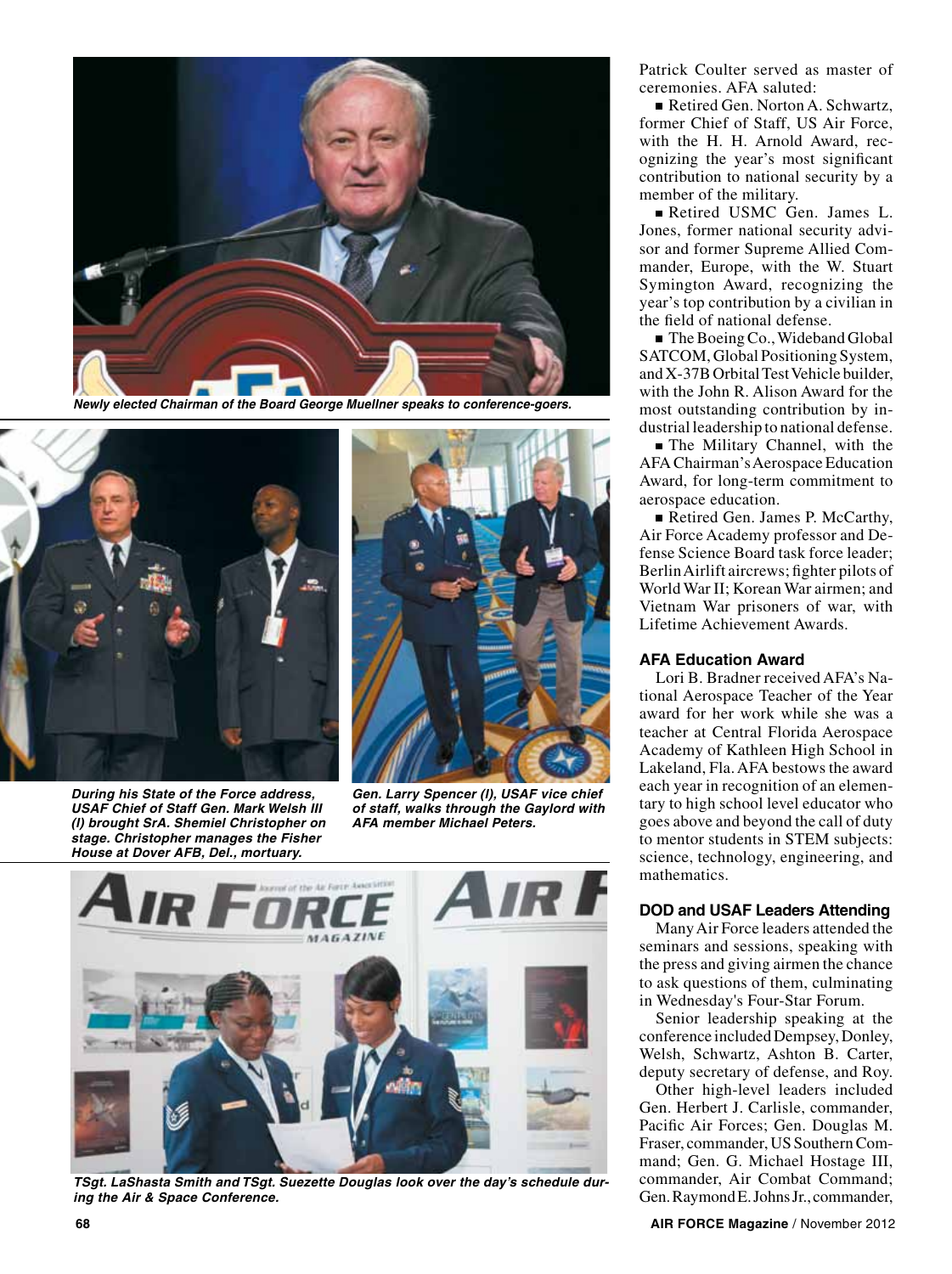Air Mobility Command; Gen. C. Robert Kehler, commander, US Strategic Command; Gen. Edward A. Rice Jr., commander, Air Education and Training Command; Gen. William L. Shelton, commander, Air Force Space Command; and Gen. Janet C. Wolfenbarger, commander, Air Force Materiel Command.

A number of other senior officers took part: Lt. Gen. Eric E. Fiel, commander, Air Force Special Operations Command; Lt. Gen. Michael C. Gould, superintendent, US Air Force Academy; Lt. Gen. James Jackson, commander, Air Force Reserve Command; Lt. Gen. Larry D. James, deputy chief of staff, intelligence, surveillance, and reconnaissance; Lt. Gen. Darrell D. Jones, deputy chief of staff, manpower, personnel, and services; Lt. Gen. James M. Kowalski, commander, Air Force Global Strike Command; Lt. Gen. C. D. Moore II, commander, Air Force Life Cycle Management center; Lt. Gen. Harry M. Wyatt III, director, Air National Guard; Maj. Gen. William A. Chambers, assistant chief of staff, strategic deterrence and nuclear integration; Maj. Gen. Christopher C. Bogdan, deputy program executive officer, Joint Strike Fighter program; Maj. Gen. Steven L. Kwast, director, requirements, Air Combat Command; Maj. Gen. Earl D. Matthews, director, cyberspace operations and chief information officer; Maj. Gen. John F. Thompson, tanker program executive officer and KC-46 program director; Maj. Gen. Rowayne A. Schatz Jr., director, strategic plans and requirements, Air Mobility Command; Brig. Gen. Timothy J. Leahy, commander, 23rd Air Force; Brig. Gen. Eric G. Weller, deputy commander, mobilization and reserve affairs, US Special Operations Command; and Brig. Gen. Marshall B. Webb, director, plans, programs, requirements, and assessments, Air Force Special Operations Command.

#### **Election of AFA Officers**

George K. Muellner, Huntington Beach, Calif., was elected for a first term as Chairman of the Board. Scott P. Van Cleef, of Fincastle, Va., was elected for a first term as Vice Chairman of the Board for Field Operations. Jerry E. White, of Colorado Springs, Colo., was elected for a first term as Vice Chairman of the Board for Aerospace Education. Edward W. Garland, San Antonio, was elected for a second term as AFA Secretary. Leonard R. Vernamonti, Clinton, Miss., was re-elected AFA Treasurer for a third term.



*Jemmarie Silva (l), a business development representative with Aeroscraft, speaks with a visitor during the well-attended technology exposition.*



*Joint Chiefs Chairman Gen. Martin Dempsey (l), Welsh (c), and AFA President Craig McKinley (r) head to a conference event.* 



*L-r: SrA. Mohamed Jawar, A1C Kamiron Smith, and SrA. Brian Hulse stop at an interactive expo display.*